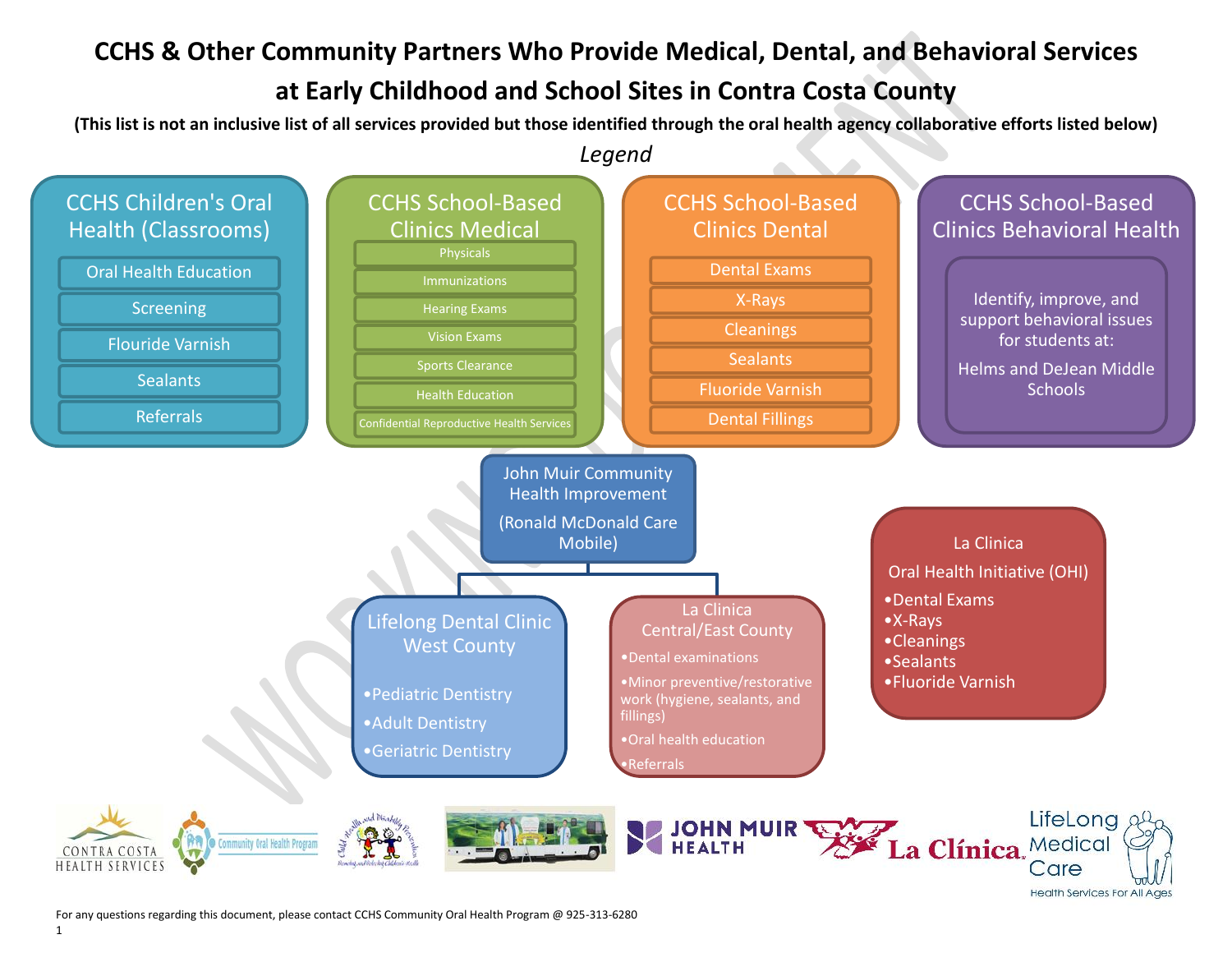

For any questions regarding this document, please contact CCHS Community Oral Health Program @ 925-313-6280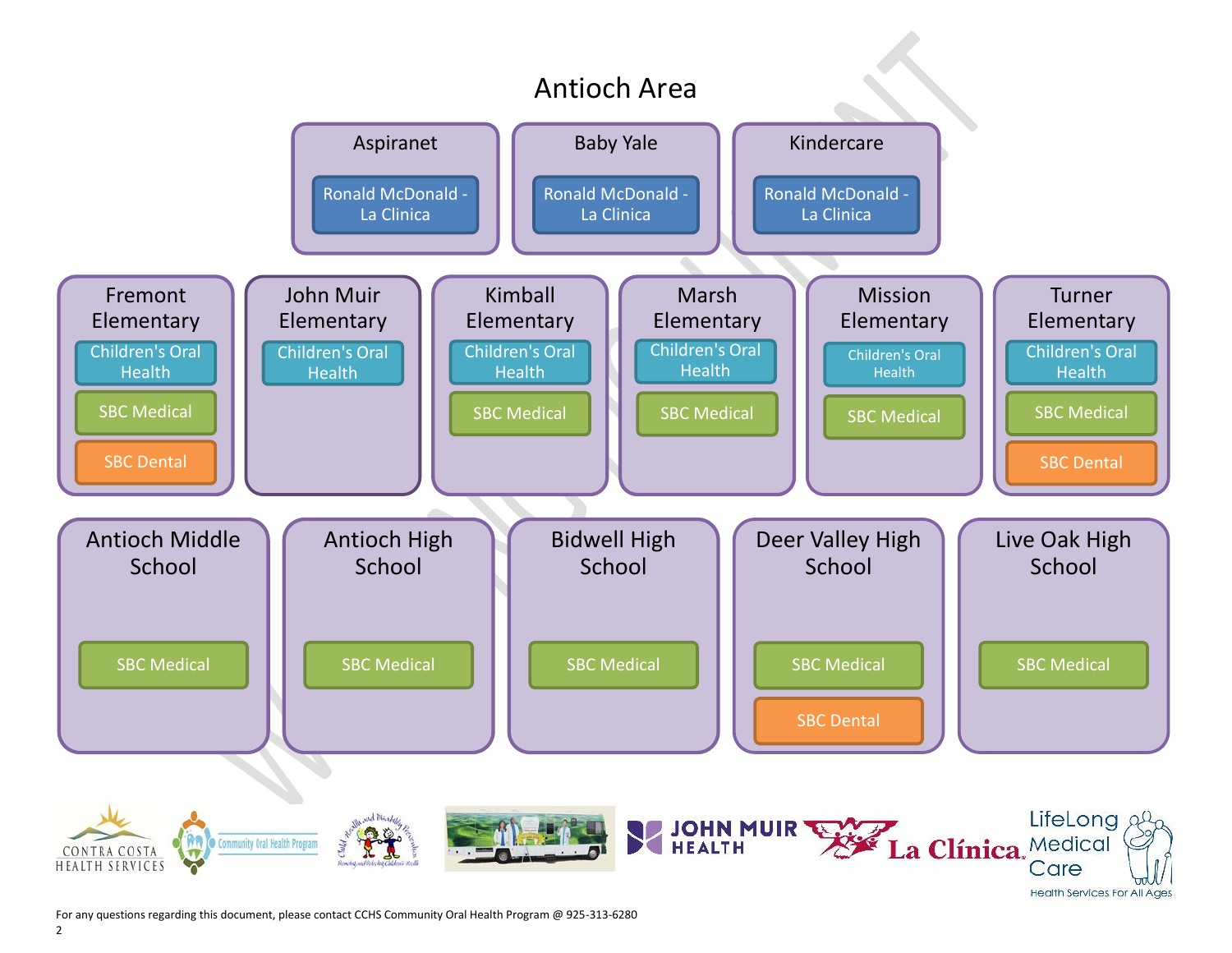### Oakley Area





3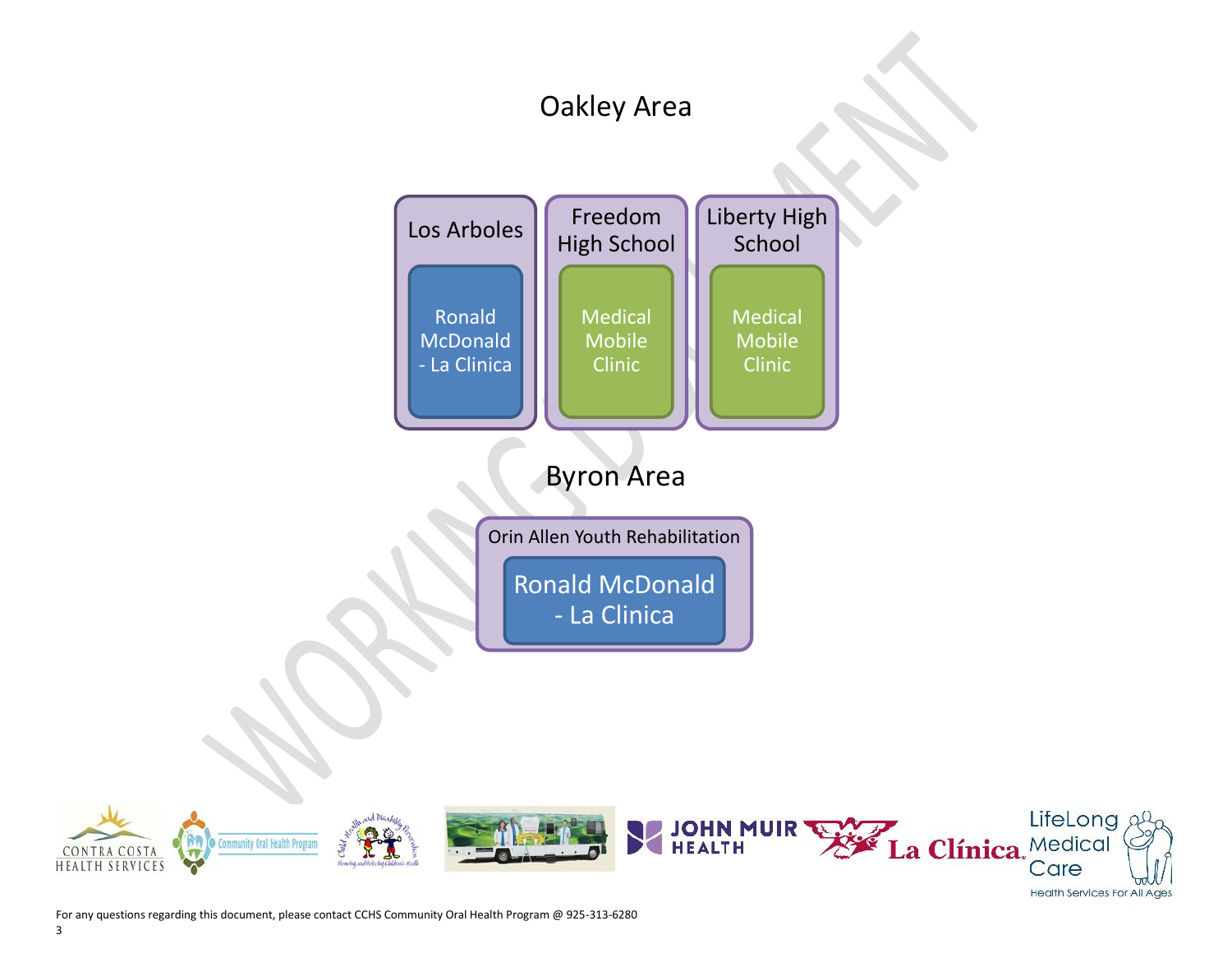# Pittsburg Area



For any questions regarding this document, please contact CCHS Community Oral Health Program @ 925-313-6280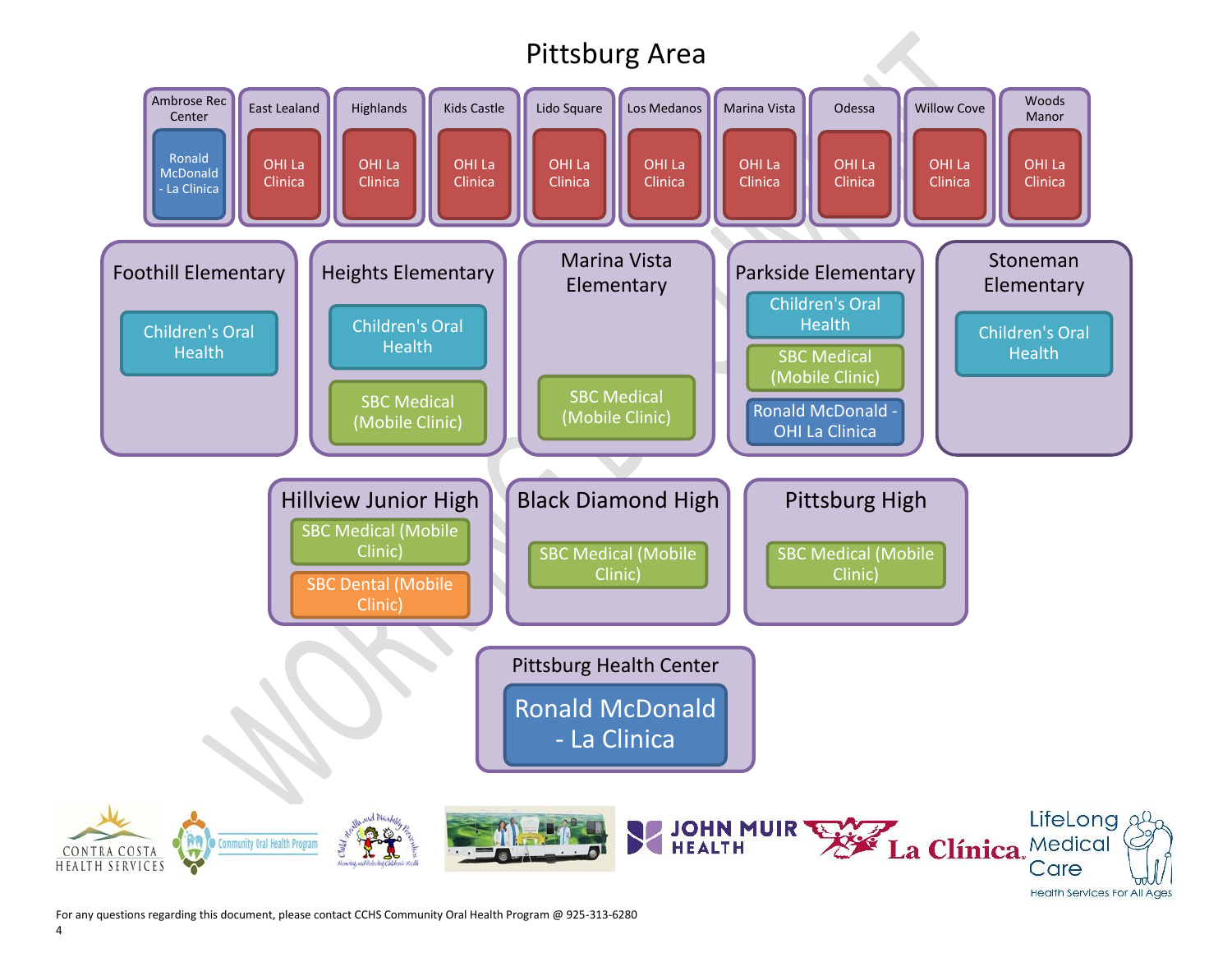# Central County Area



For any questions regarding this document, please contact CCHS Community Oral Health Program @ 925-313-6280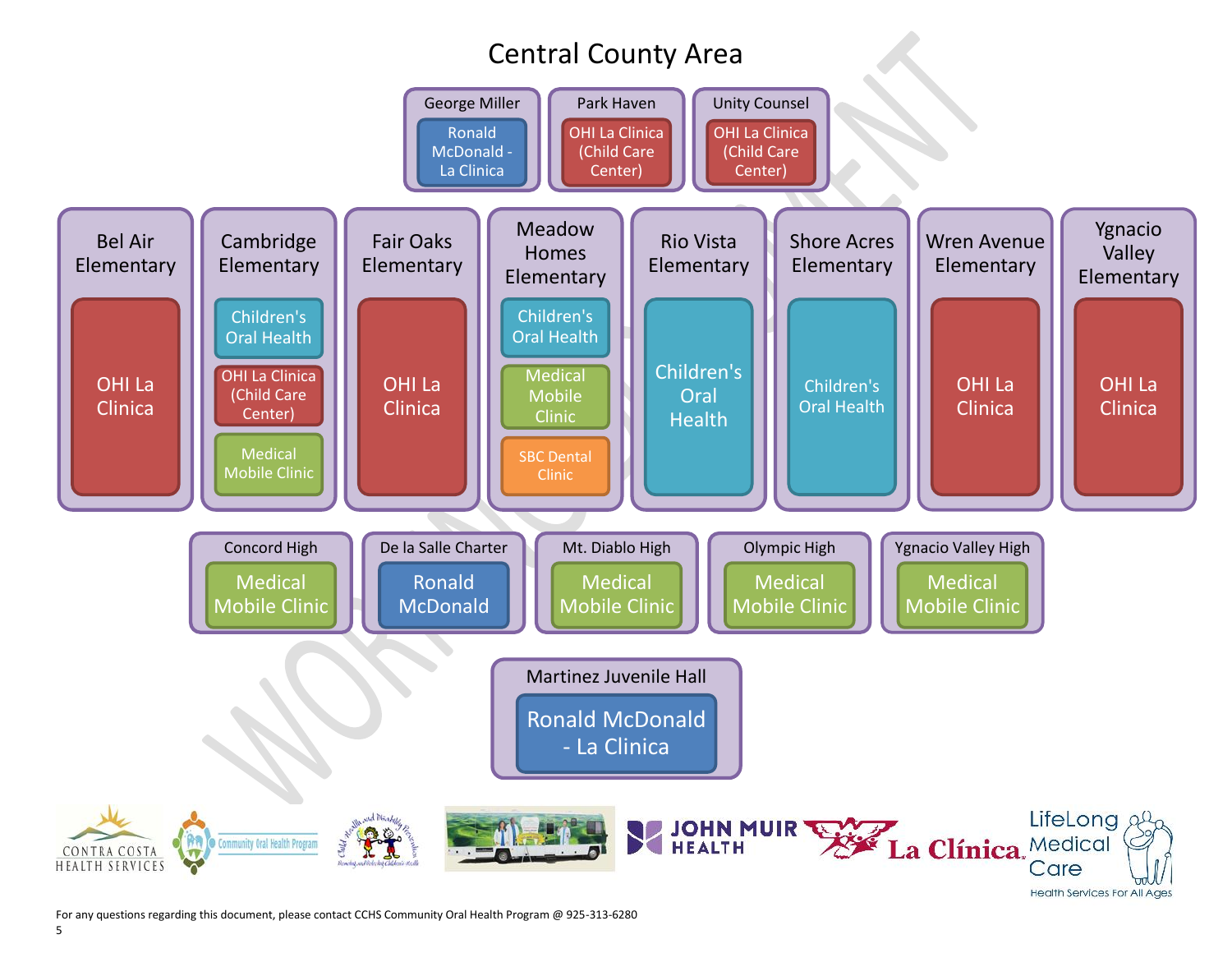### Crockett Area